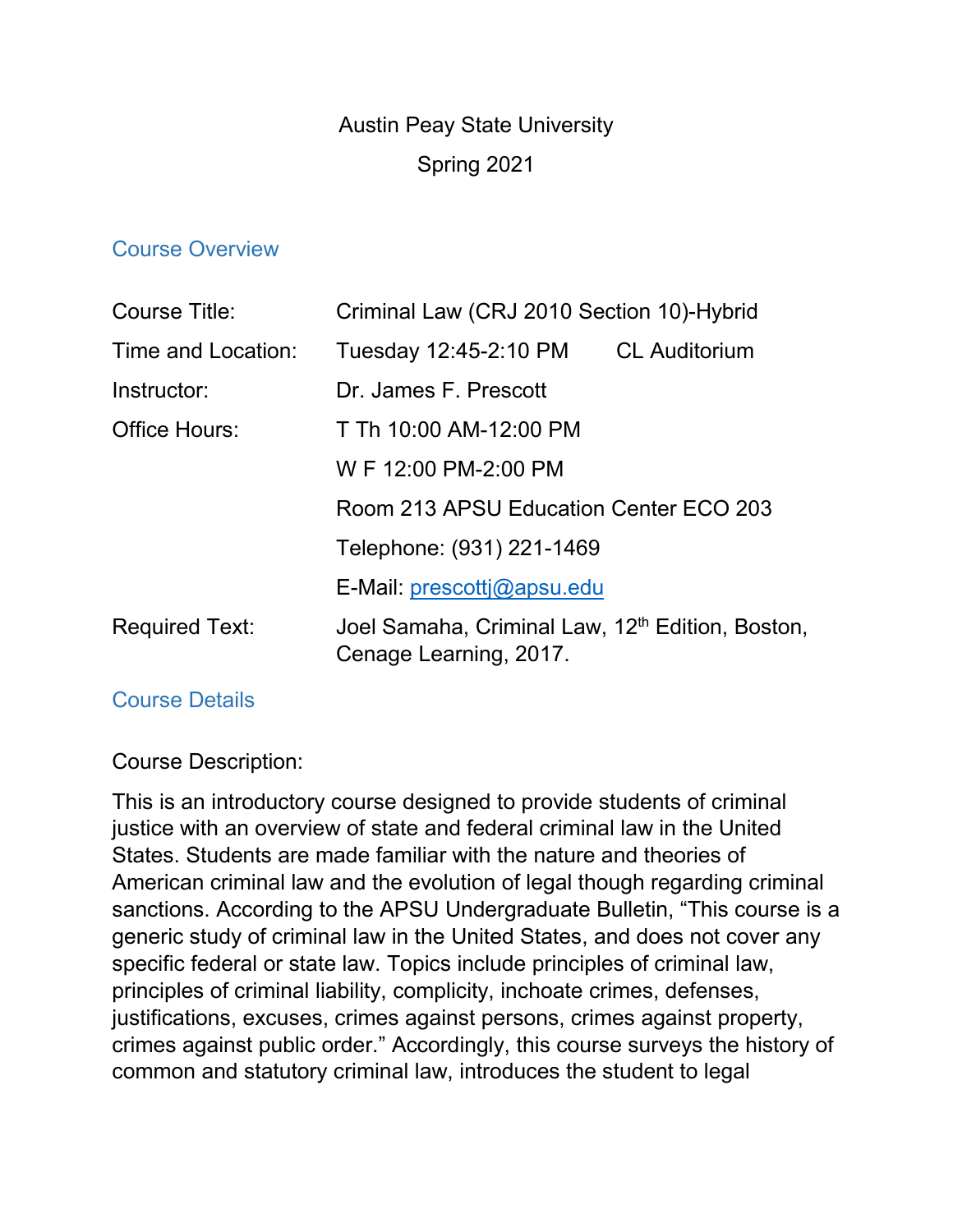terminology, and discusses trends in public policy regarding the imposition of criminal punishment as a means of social control.

Course Objectives:

- To introduce the student to fundamental American legal concepts so that the student will better understand the role of law and legal systems in modern society
- To examine the historical and philosophical development of crime, courts, and criminal law
- To analyze and develop an understanding of the political, economic, and social ramifications of criminal law upon society
- To provide a background to American legal processes so that the student will understand and utilize the legal system more effectively
- To analyze the various proposals for legal reforms that emphasize criminal law from a public policy perspective so that the student may make an informed choice from among the alternatives presented
- The identify the constitutional limitations involved in prohibiting and prosecuting criminal acts

General Education Goals:

In addition to the objectives listed above, the more general goals of this course are to provide the student with the tools with which to develop his or her own potential and abilities.

- This course will help to develop the student's analytical thinking capabilities by applying theories and concepts to American state and federal legal systems
- The student's literacy skills will be enhanced through assigned readings, assignments, class discussions, and examinations
- The student's understanding of methodology will be enhanced through gaining substantive knowledge of the tools and research techniques employed in the social sciences
- The student's understanding will be enhanced through the comparative analysis of substantive criminal law doctrines over time
- By considering and examining the impact of laws, policies, government projects, programs, and expenditures on individuals and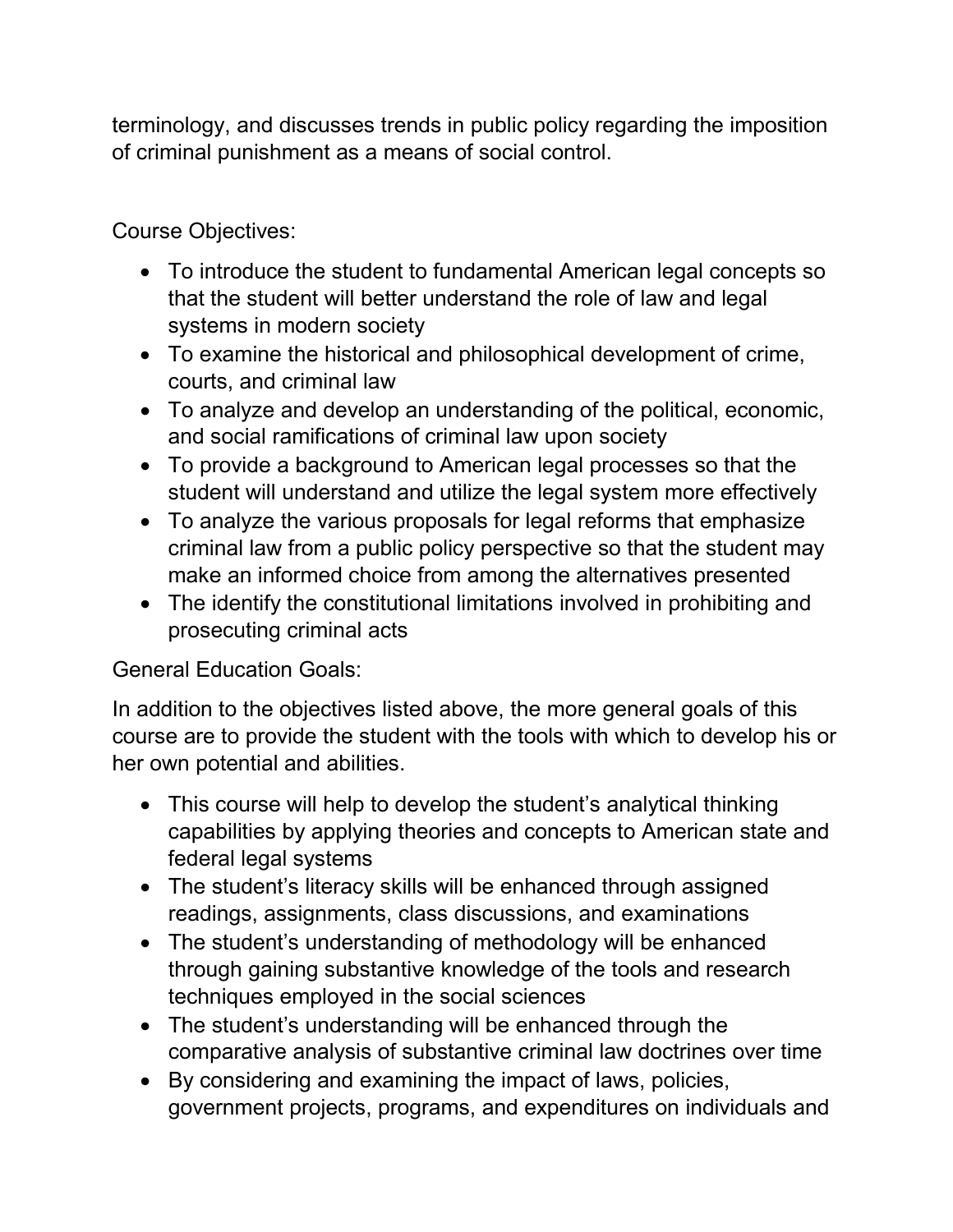groups, the student should develop a better understanding of public policy and human behavior

- This course should be useful in increasing the student's awareness of the cultures and experiences of persons in our diverse society, as the application of criminal law impacts various groups differently in our society
- By considering the impact of various statutory and constitutional provisions prescribing criminal conduct, the student should develop a better understanding of human behavior
- This course will prepare the student for more advanced studies in criminal justice

# Course Rules and Policies

## COVID-19 Statement & Guidelines:

Austin Peay State University is concerned for the health and well-being of the entire community. The nature of COVID-19 is such that each of our individual actions affects not only our personal well-being but also those of every other person with whom we interact or share a space. Given the possibility of changes to CDC guidelines or those of local or state officials, students and faculty alike will need to be adaptable and flexible as events may occur that necessitate a change in the course schedule or mode of delivery. To minimize the disruption that might occur if a student falls ill or is unable to attend classes for some other legitimate reason, class materials must be made available electronically to students unless the nature of the coursework makes this impossible.

To enhance the health and safety of the APSU community, it is expected that every member of this course acknowledges the following university guidelines:

## Masks and face coverings:

All students are expected to wear masks or face coverings and maintain physical distancing in all university buildings. Both are necessary classroom requirements that will help keep our community safe.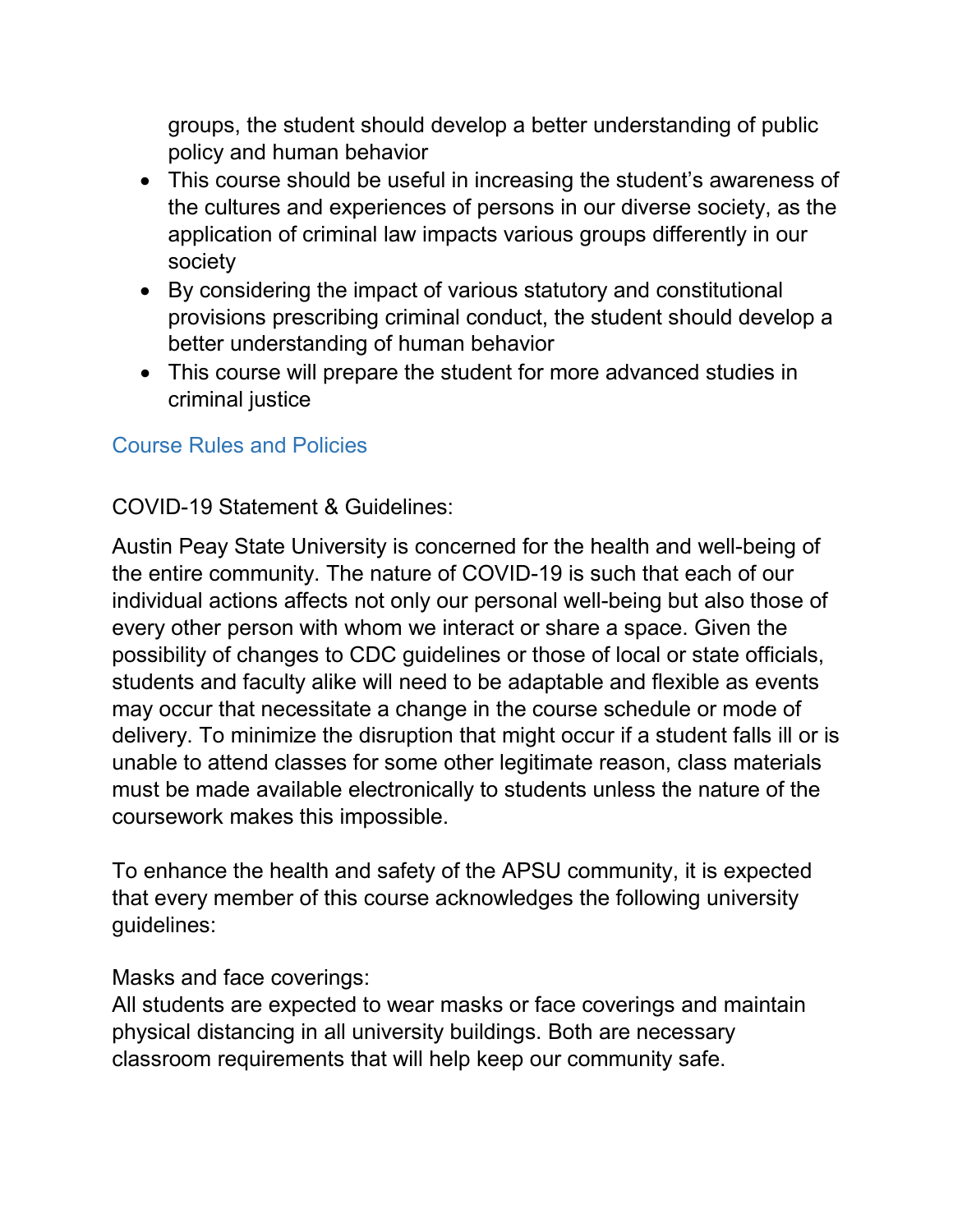- 1. All students and instructors must arrive to class wearing a mask or face covering over their mouth and nose. If a student does not have a mask or face covering, the student must pick up a disposable mask (available throughout campus – in classrooms and in administrative academic department offices) before joining the class session.
- 2. If a student habitually arrives to class without wearing a mask or face covering, the student may be advised that they can only attend an online section of the course, if such an option is available, for the remainder of the semester. If the course is not available online, the student will be informed that the in-person course is the only option and they will be given one more opportunity to return to class and wear a mask or face covering. The instructor will file a report with the Dean of Students in the Office of Student Affairs. The student may face sanctions up to and including the student being administratively withdrawn from the course and not receive a refund of tuition or fees.
- 3. If a student refuses to put on a mask or face covering in a class, after being instructed to do so, the instructor will request that the student leave the class. The instructor will file a report with the Dean of Students in the Office of Student Affairs. The student will face sanctions up to and including the student being administratively withdrawn from the course and not receive a refund of tuition or fees. If a student refuses to leave the classroom upon request from an instructor, campus police will be called to escort the student from the classroom. In this case, the student will again be referred to the Dean of Students in the Office of Student Affairs. If this situation occurs, the faculty member may take a break or dismiss the class for that day at their discretion. (Questions regarding Failure to Comply Code of Student Conduct violations should be directed to the Dean of Students, 931-221-7323).
- 4. If a student has a medical condition that inhibits the student's ability to wear a mask or face covering, the student must contact Disability Services to receive an accommodation (931-221-6230). If a student seeks an exception to the mask requirement, the faculty member and advisor should work with the student to seek an online section of the course. If an online section is not available, or the student does not wish to enroll in the online course, the faculty member will provide instruction to the student remotely, using available lecture capture and other appropriate technology.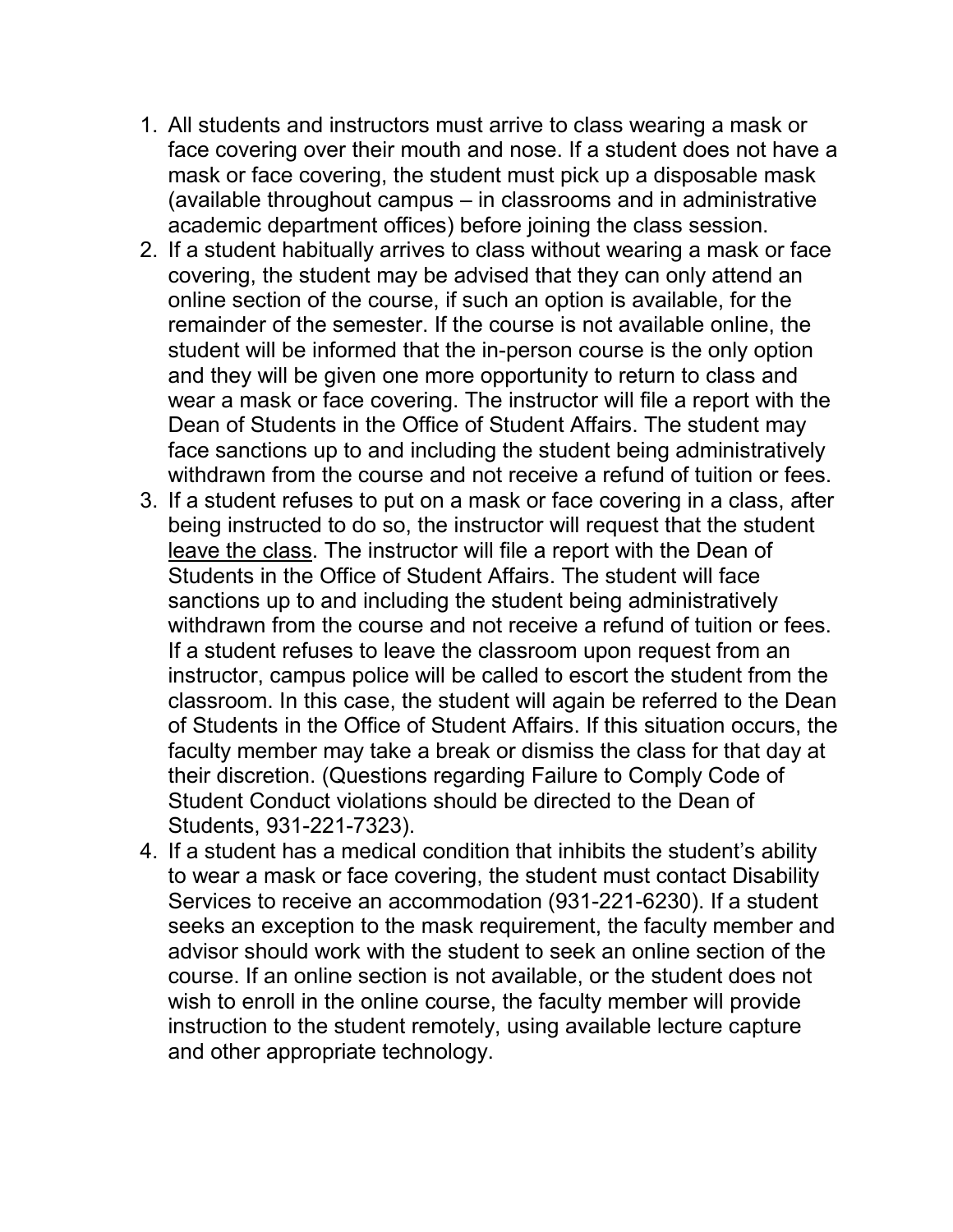Student Absences:

Face-to-face attendance is not required in this course. However, as the course utilizes both the lecture-based format and the hybrid format, missing class is generally correlated with lower grades. Any materials that the instructor is not able to cover in class will be placed in the D2L (Desire to Learn) course shell each week. PowerPoints will also be placed in the D2L shell each week. Students unable to attend class and/or complete assignments due to COVID-19 policy or another serious illness, will:

- 1. Notify their instructor and follow campus guidelines regarding a safe return to campus;
- 2. Not be penalized for missed assignments assuming that they make up missed assignments in a timely fashion, in consultation with (and at the discretion of) the instructor; and
- 3. Be provided reasonable accommodations to access all course materials and will be given the opportunity to complete missed assignments online as is practicable.

# Student Illness:

If a student tests positive for COVID-19 or is experiencing any COVID-19 symptoms (fever or chills, shortness of breath or difficulty breathing, cough, muscle pain, sore throat, headache, fatigue, new loss of taste or smell, congestion or runny notes, nausea or vomiting, diarrhea), remain at home, please complete the COVID 19 reporting form

 $(\text{https://cm.maxient.com/reportingform.php?AustinPeayStateUnixlayout_id=19})$ , and seek medical assistance or COVID-19 testing if instructed to do so. Students may reach out to Boyd Health Services for guidance. The student should not return to class (or campus activities) until the student has been released by Boyd Health Services. Boyd Health Services will provide guidance during the quarantine/isolation period and a representative from the Office of the Dean of Students will contact the student to provide additional information.

Student's Responsibilities:

Student's Responsibilities:

In addition to the COVID-19 Statement & Guidelines above, it is very important that the student read the assigned materials, participate in class discussions, and complete the exams and writing assignment on time.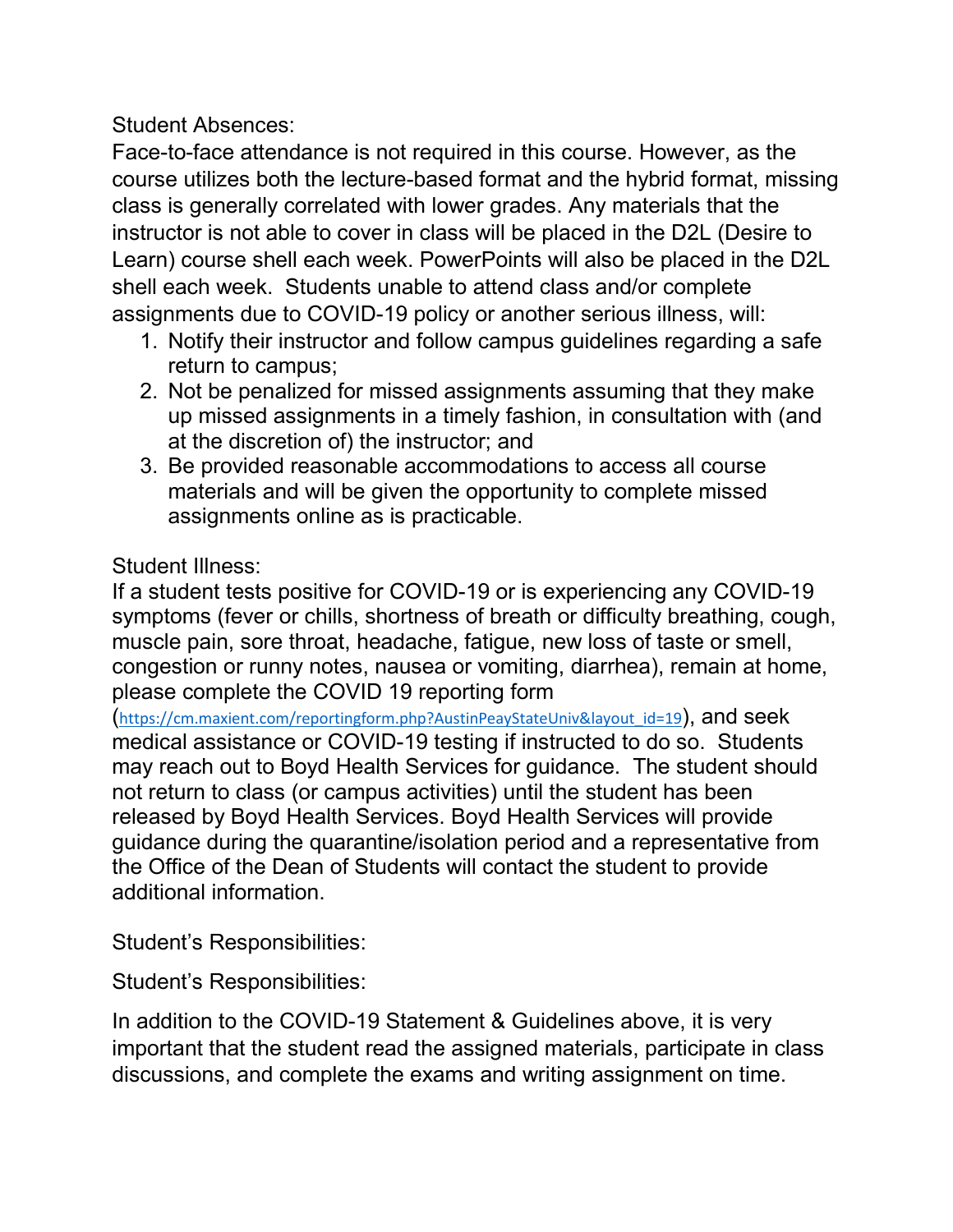Attendance Policy:

Attendance is not required in this course. Nevertheless, Students are encouraged to fully participate each week. Attendance has been found by the instructor to positively correlate with grades. Students are required to complete and submit the writing assignment and exams on time. If a deadline must be missed, the student should seek prior permission from the instructor. At that point, arrangements may be made to submit the required work at a later time.

Academic and Classroom Misconduct:

Students are expected to conduct themselves appropriately at all times. Academic and classroom misconduct may result in disciplinary sanctions imposed by the University. Students are encouraged to read the APSU Student Code of Conduct.

Plagiarism and Cheating:

As students will be future leaders and practitioners in professional fields, cheating and plagiarism will not be tolerated. Students found cheating or plagiarizing by the Dean of Students will receive a grade of F on the assignment for the first offense. A second offense will result in a grade of F in the course, in addition to any other sanctions that may be imposed by the University. It is a common occurrence for some students to download materials obtained from the internet without proper citations. The instructor utilizes software to check for plagiarism, so the likelihood of being caught is high.

Disability Services:

Austin Peay State University abides by Section 504 of the Rehabilitation Act of 1973, which stipulates that no student shall be denied the benefit of an education "solely by reason of a handicap." Disabilities covered by the law include, but are not limited to, learning disabilities, hearing, sight, or mobility impairments. If you have a documented disability that may have some impact on your work in this class and for which you require accommodations, communicate with the instructor or with the Office of Disability Services in Morgan University Center 114 at 931-221-6320 or 931-221-6278 (V/TTY), so that such reasonable accommodations may be arranged.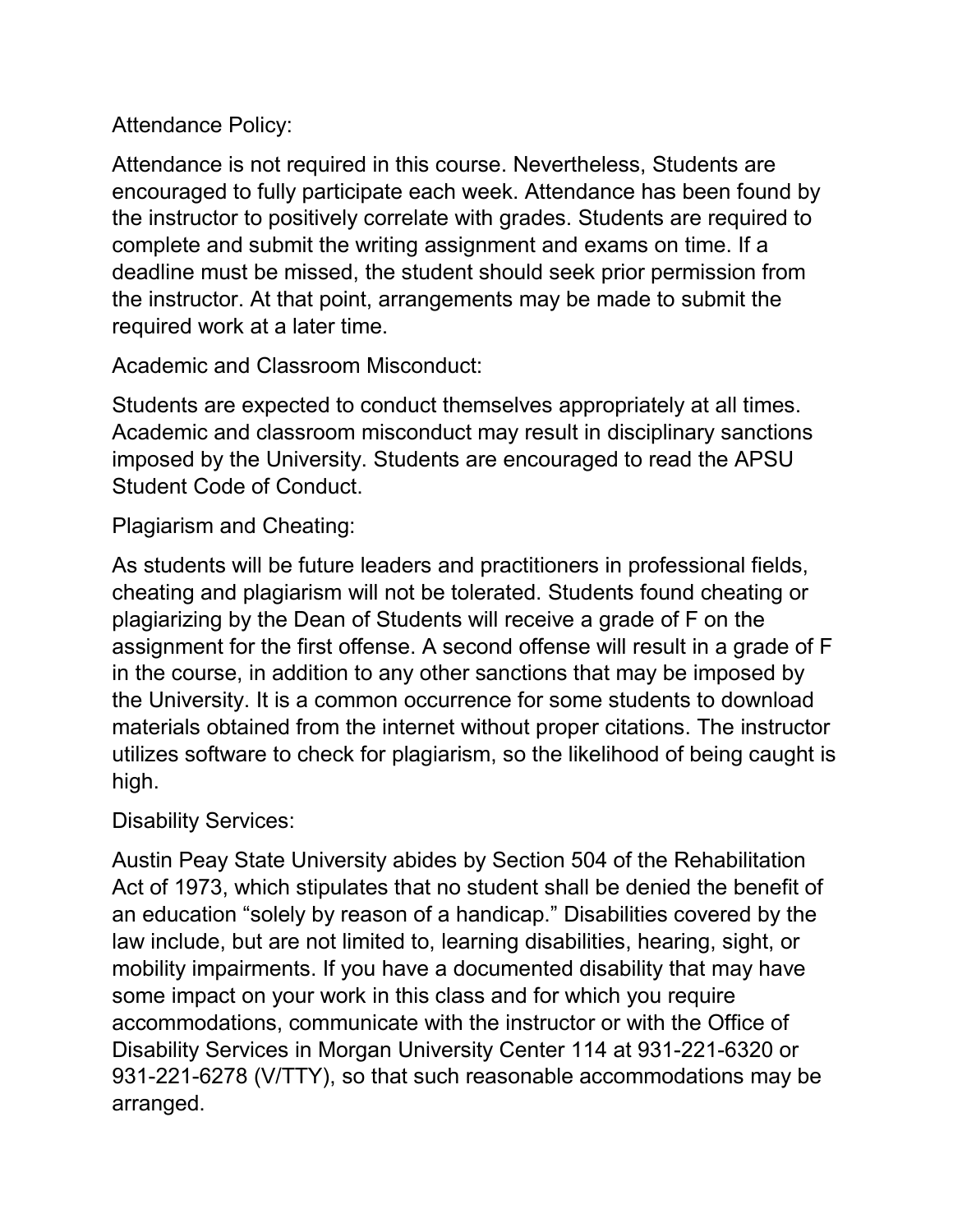Midterm Grades:

A midterm grade shall be awarded for all students in this course. The grade awarded may not necessarily be based on 50% of the course requirements and may or may not differ from the final grade. Your midterm grade will be posted on AP Self Service.

# Policy On Minors:

Minors (any non-student under the age of 18) accompanying staff, faculty, students, or visitors on campus are not permitted in the classroom.

Service Animals in the Classroom:

Consult Policy 3:007 Animals on Campus for appropriate situations allowing service animals in the classroom.

Caveat:

The syllabus schedule and procedures are subject to change in the event of extenuating circumstances. Such circumstances can occur due to closure of the University for COVID-19 quarantine or weather-related events. For example, it may be necessary to move the course entirely online.

Make-Up Examinations:

Students are expected to take all three examinations online by 11:59 on the final day scheduled. Make-up examinations will be allowed only for legitimate reasons. Exams cannot be made up after the due date without extenuating circumstances. Absences that result in a missed exam must have an "excuse" such as illness, death in the immediate family, military deployment, university sanctioned activity, etc. It is the student's responsibility to notify the instructor of the absence and to request a makeup assignment. Approved make-up examinations will be given at a time and place designated by the instructor outside of scheduled class periods. Make-up examinations taken after the scheduled examination time may be entirely in the form of essay and short-answer questions. Any makeup examinations must be taken prior to May 6, 2021 or a grade of FA (Failure-Absence Related) will be assigned. The writing assignment is due in the online dropbox by March 20, 2021 by 11:59 PM. It will not be accepted late without an excuse as described above. Grades of I (Incomplete) will be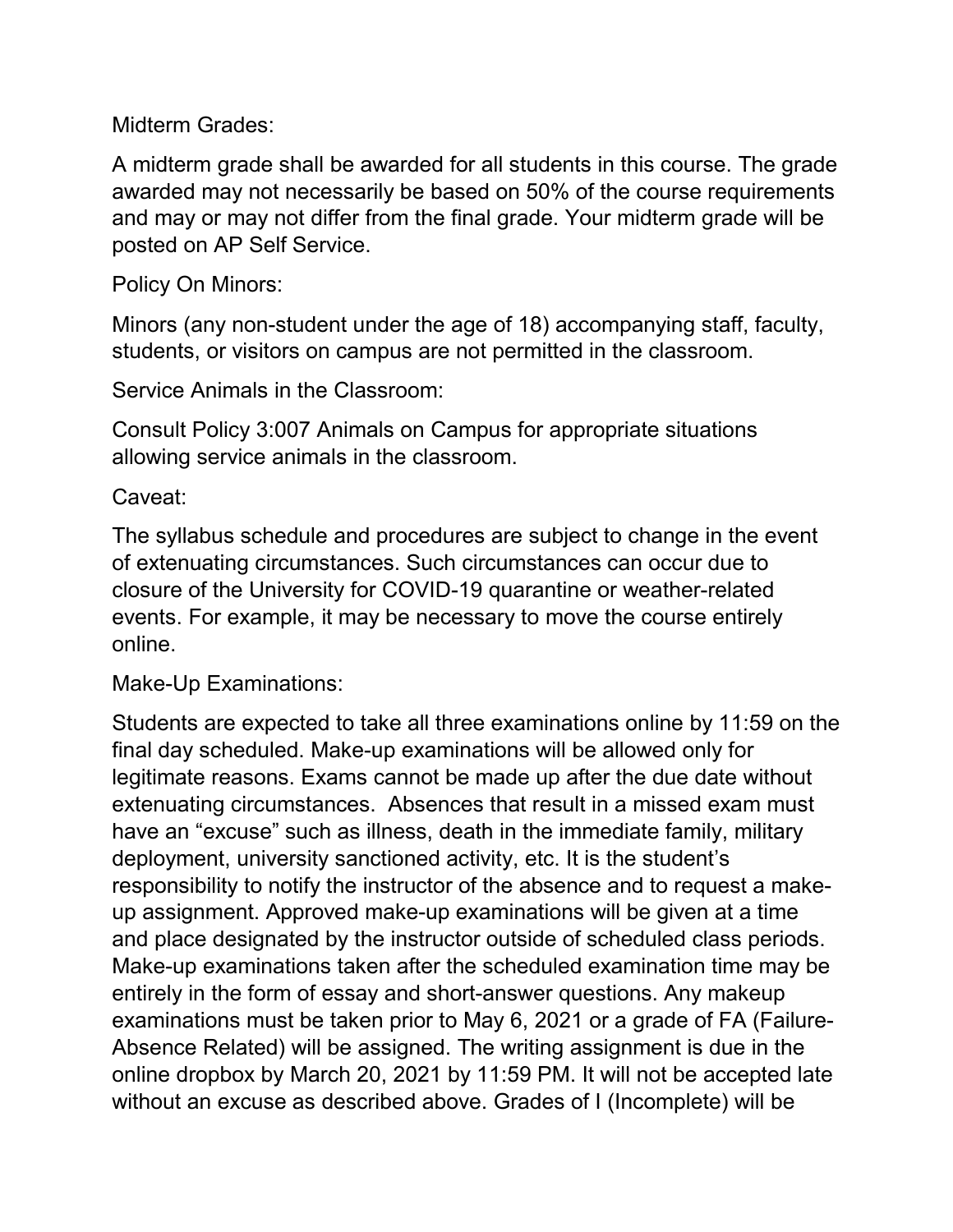assigned only if requested by the student in writing prior to May 6, 2021 and if the student has a passing grade (60% of higher) in the course. A student with a failing grade who does not take the final examination on May 6, 2021 will be assigned a grade of FA (Failure-Absence Related).

# Assessments and Grading

# Grading/Evaluation System:

Grades will be determined by three (3) examinations for a total of 450 possible points and a writing assignment worth 100 points. All three examinations will be taken online. Each examination will be worth 150 points each (450 points combined) and will be composed of multiple choice, true-false, and short answer questions. The exams will cover only the material since the last examination. Therefore, the Final Exam will not be comprehensive. Final Grades for the course will be assigned as follows: A=100%-90%; B=89%-80%; C=79%-70%; D=69%-60%; and F=59% or below. Participation in class discussions and attendance will be considered in determining the student's final course grade.

## Course Outline and Assignments

 $\overline{\mathbf{v}}$ 

Schedule of Lectures and Assignments:

| Week 1     |                                                                                                                 |
|------------|-----------------------------------------------------------------------------------------------------------------|
| January 19 | Introduction                                                                                                    |
| Week 2     |                                                                                                                 |
| January 26 | Chapter 1: Criminal Law and Punishment in U.S. Society:<br><b>An Overview</b>                                   |
| Week 3     |                                                                                                                 |
| February 2 | <b>Chapter 2: Constitutional Limits on Criminal Law</b>                                                         |
| Week 4     |                                                                                                                 |
| February 9 | Chapter 3: The Criminal Act: The First Principle of<br>Criminal Liability; Chapter 4: The General Principles of |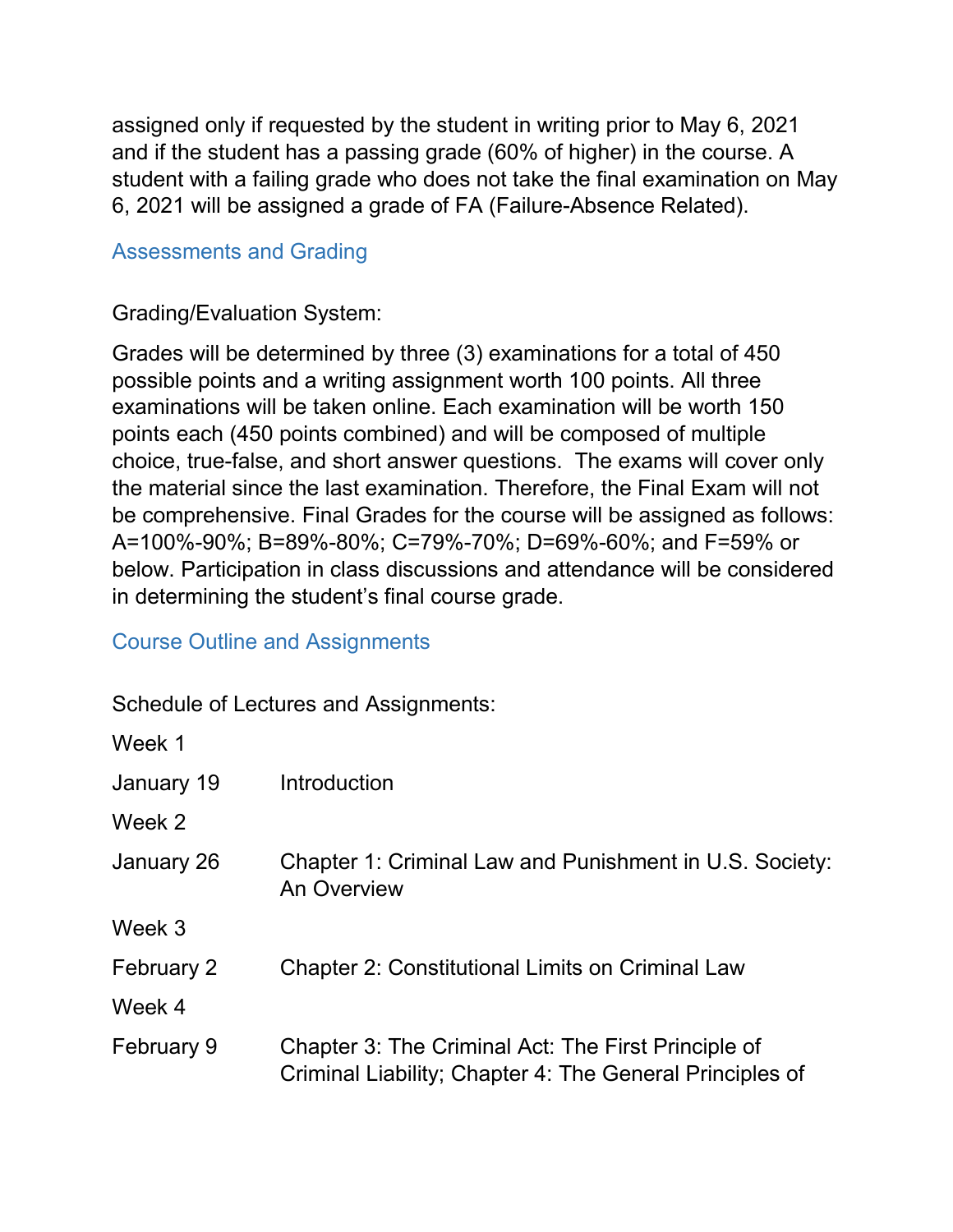|                    | Criminal Liability: Mens Rea, Concurrence, Ignorance,<br>and Mistake                                 |
|--------------------|------------------------------------------------------------------------------------------------------|
| Week 5             |                                                                                                      |
| February 16        | Chapter 4, cont.                                                                                     |
|                    | February 17-20 Exam 1: Chapters 1, 2, 3, and 4 (due online)                                          |
| Week 6             |                                                                                                      |
| February 23        | <b>Chapter 7: Parties to Crime and Vicarious Liability</b>                                           |
| Week 7             |                                                                                                      |
| March 2            | <b>Chapter 8: Inchoate Crimes</b>                                                                    |
| Week 8             |                                                                                                      |
| March 9            | Chapter 5: Defenses to Criminal Liability I: Justifications                                          |
| Week 9             |                                                                                                      |
| March 16           | Chapter 5, cont. Chapter 6: Defenses to Criminal Liability<br>II: Excuses                            |
| <b>March 17-20</b> | Writing Assignment Due (due online via dropbox)                                                      |
| Week 10            |                                                                                                      |
| March 23           | Chapter 6, cont.; Chapter 8: Inchoate Crimes                                                         |
| <b>March 24-27</b> | Exam 2: Chapters 5, 6, 7, and 8 (due online)                                                         |
| Week 11            |                                                                                                      |
| March 30           | Chapter 9: Crimes Against Persons I: Murder and<br>Manslaughter                                      |
| Week 12            |                                                                                                      |
| April 6            | Chapter 10: Crimes Against Persons II: Sex Offenses,<br><b>Bodily Injury, and Personal Restraint</b> |
| Week 13            |                                                                                                      |
| April 13           | <b>Chapter 11: Crimes Against Property</b>                                                           |